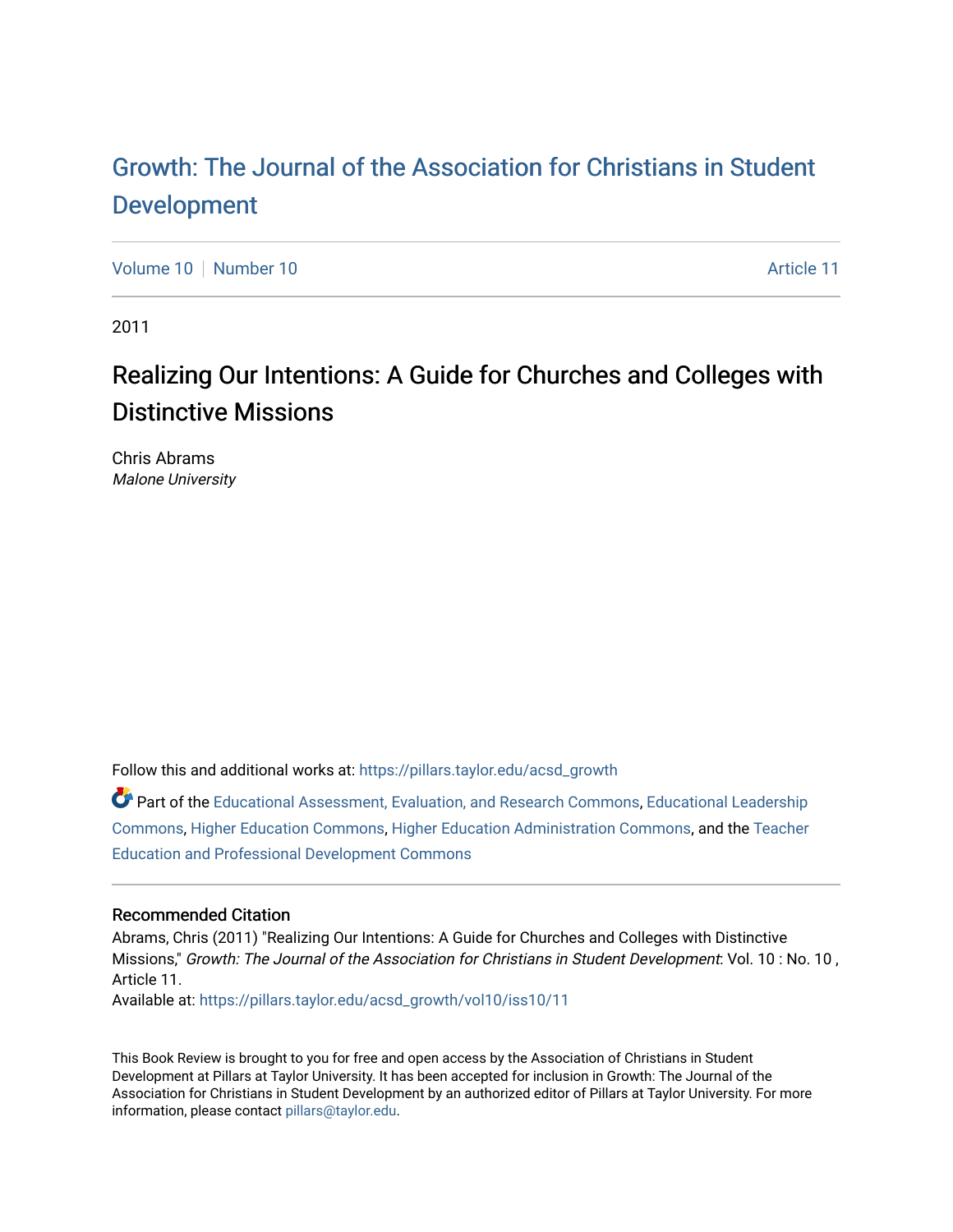### **Meyer, A. J. (2009).** *Realizing our intentions: A guide for churches and colleges with distinctive missions.*

⊕

Abilene, TX: Abilene University Press.

#### Reviewed by Chris Abrams

 Even a cursory examination of the history of Christian higher education reveals the struggle Christian institutions had and continue to have functioning according to their distinct missions. And for many CCCU institutions, this does not just mean functioning in a "Christian" way but according to their historical and denominational foundations. This is not a new conversation within Christian higher education, as I find myself having this type of conversation nearly daily at the institution where I serve. However, in Albert Meyer's book *Realizing our intentions: A guide for churches and colleges with distinctive missions,* Meyer encourages the reader to go beyond the conversation to action if Christian/denominational colleges are to live out their distinct missions. Meyer is well equipped to further this conversation as he has served on the North Central Association Committee on Liberal Arts, as CEO for the Mennonite Board of Education, and as visiting fellow at the Center for the Study of American Religion at Princeton University.

 Meyer's text is divided into four parts: (1) *The Larger Scene*, (2) *Who Might Want Schools that are Different*, (3) *Current Issues,* and (4) *Healthy Long-Term Church-School Relationships,* with each part divided into multiple chapters. Most sections examine historical as well as present-time elements that have greatly influenced the current state of church-related higher education. Meyer also injects unique facts that help the reader to understand better the difficulty church-related institutions have meeting their missions while increasing their viability within the greater academy. For example, "The AAUP denies to religiously based institutions the name 'university' because 'they do not, at least as regards to one particular subject, accept to the principles of freedom of inquiry'" (p. 142). Interesting, considering that over the past 20 years, many churchrelated schools associated with the CCCU have changed from "college" to "university" yet the organization that represents faculty from coast to coast does not recognize the name/structure/status of the institutions where many of their members serve.

 Part one, *The Larger Scene*, examines trends, recent developments, the secularization of higher education, organizational dynamics, generalizations from experience, the recent past, and the present situation in order to assist the reader in understanding the challenges intentionally denominational colleges have, are, and will face. In this section, Meyer discusses what some have noted as a nearly irresistible trend toward secularization for many denominational institutions along with the research showing that in terms of enrollment, institutions with distinctive denominational affiliations greatly outperformed those with "nominal" denominational affiliation between 1980 and 1991. In part one, Meyer also examines many of the legal issues denominational institutions face and will continue to wrestle with and how those issues effect funding. The reader is also equipped to realize what is meant by the "secularization" of higher education. In part two, *Who Might Want Schools that are Different*, Meyer discusses a "different"

The Journal of the Association for Christians in Student Development. **69**

↔

⊕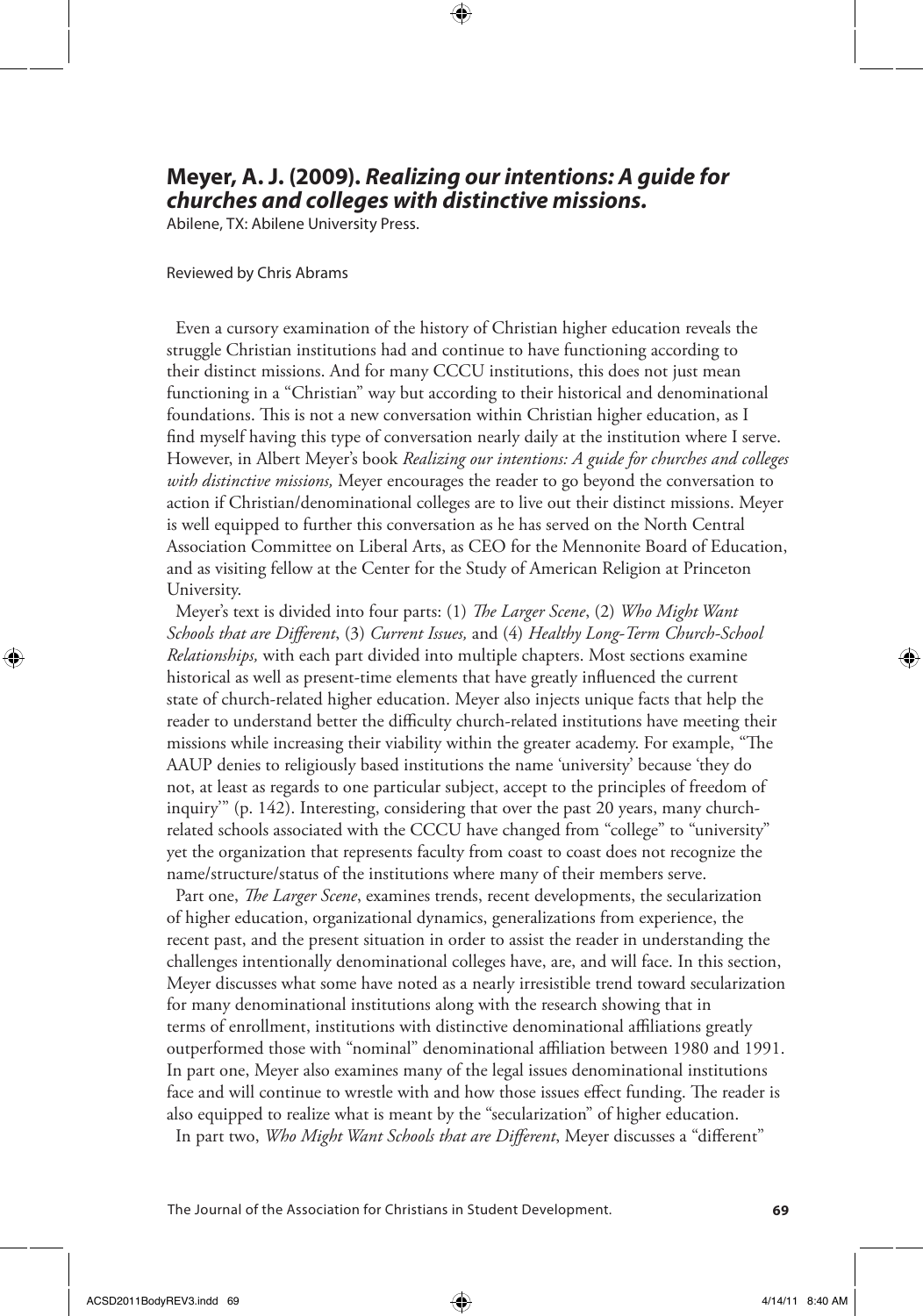curriculum, "different" instruction, why some churches might want schools that are different, and international secularization. Meyer helps the reader appreciate the tug-o-war between higher education and the public interest for what is found in the curriculum as well as how faculty many times arrive at what is found in general education. He also suggests that it is imperative for denominational institutions to understand who they represent and what the educational needs are of that constituency in order to have missions that meet their distinctive purpose. This section also encourages denominational institutions to examine "community" as an element of the teaching-learning relationship between the institution and the students they serve, among many other areas of conversation.

⊕

 In part three, *Current Issues*, Meyer articulates multiple areas that institutions with distinctive missions must address. The first is diversity. Many denominational institutions have historically been homogenous. Thus, helping students interact with the greater world is imperative, but can be difficult. Meyer also discusses the everincreasing pluralistic society Christian higher education must navigate, as well as the idea of academic freedom and institutions where faculty and staff are required to affirm a particular Christian worldview.

 In part four, *Healthy Long-Term Church-School Relationships*, Meyer's discussion moves to institutions with distinctive missions moving forward. The author examines student peer culture, enrollment and growth considerations, how Boards of Trust should be involved in the process, as well as thoughts on how Churches can more intentionally direct institutions under their care. Meyer offers some interesting thoughts regarding Boards of Trust involvement that I found quite different from my experience working with Boards of Trust in the past, for example, Board involvement in the formation of institution-guiding documents, unlike the current process where Boards approve documents created by faculty, staff, or administrators.

 *Realizing Our Intentions* is an important work for any administrator, faculty, or staff member working at an institution with a distinct denominational/Christian mission. Meyer brilliantly analyzes historical foundations, current events, denominational mission, societal shifts, and means for advancing the calling of denominational Christian higher education in a clear and succinct method. Although I agree with nearly everything discussed by Meyer, I am still left with one main question. How does Meyer bring together his understanding of how institutions with distinct Christian missions should operate with the current financial viability questions that face many of our institutions today?

 In Meyer's chapter entitled *a student peer environment that furthers the mission*, he suggests that the idea that institutions must increase enrollment to increase revenue is not necessarily true. However, two of the three institutions he uses as examples are Haverford College and Harvard University; the other is a state institution. As we all know endowments have dropped over the past few years; with that being stated, Harvard's endowment, according to the *Chronicle of Higher Education* August 22, 2010 almanac issue, stands at a meager 25 billion and Haverford's is 336 million. I would ask Meyer to compare apples to apples. The majority of CCCU institutions or institutions with distinct Christian missions have endowments below 50 million with not one within 80 million of Haverford's 336 million. Revenue through tuition is the lifeblood of the majority of CCCU institutions. Harvard will survive if not one student shows up next fall. However,



### GROWTH

**70**

↔

⊕